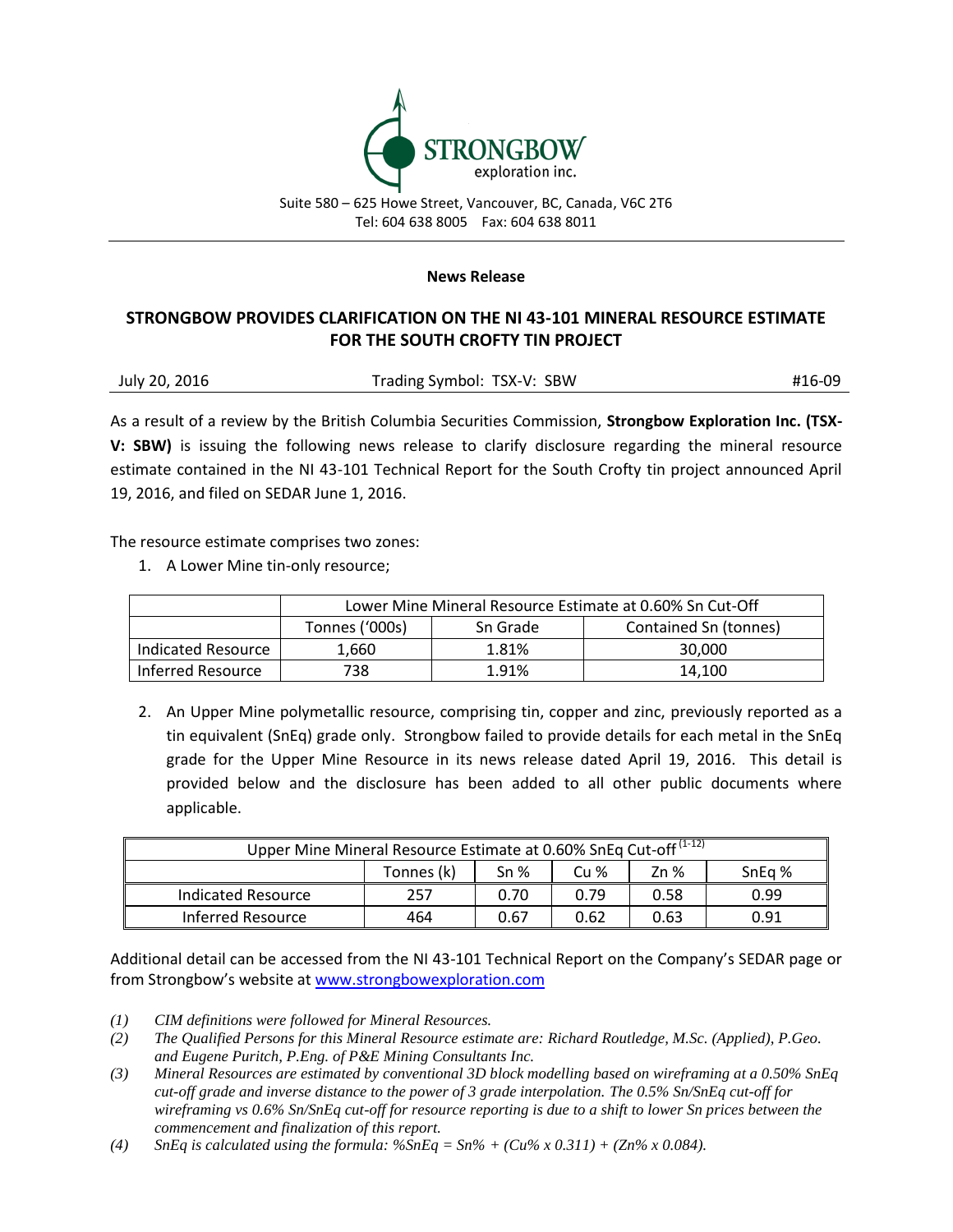- *(5) For the purpose of resource estimation, assays were capped at 20% Sn for the Lower Mine and 6% for Sn, 4% for Cu and 20% for Zn for the Upper Mine.*
- *(6) The 0.6% Sn/SnEq resource cut-off grade was derived from the approximate March 31, 2016 two year LME trailing average Sn price of US\$8.50/lb, Cu price of US\$2.75/lb, and Zn price of US\$0.90/lb, 88.5%, 85% and 70% respective process recoveries, smelter payable of 95% and Sn refining charges of US\$0.25.lb. Operating costs used were US\$55/t mining, US\$27/t processing and US\$9/t G&A.*
- *(7) Bulk densities of 2.77 tonnes/m<sup>3</sup> and 3.00 tonnes/m<sup>3</sup> have been applied for volume to tonnes conversion for the Lower and Upper Mine, respectively.*
- *(8) Mineral Resources are estimated from near surface to a depth of approximately 869 m.*
- *(9) Mineral Resources are classified as Indicated and Inferred based on drill hole and channel sample distribution and density, interpreted geologic continuity and quality of data.*
- *(10) The mineral resources have been depleted for past mining, however, they contain portions that may not be recoverable pending a future engineering study.*
- *(11) Mineral resources which are not mineral reserves do not have demonstrated economic viability. The estimate of mineral resources may be materially affected by environmental, permitting, legal, title, taxation, sociopolitical, marketing, or other relevant issues. There is no certainty that all or any part of the Inferred Mineral Resource will be upgraded to an Indicated or Measured Mineral Resource as a result of continued exploration.*
- *(12) Figures in table are rounded and may not sum exactly.*

## **Qualified Person**

Mr. Eugene Puritch, P. Eng., lead author of the NI 43-101 Technical Report and a "Qualified Person" as defined in NI-43-101 has reviewed and approved the contents of this news release.

For additional information please contact:

| <b>Chief Executive Officer</b>         | (604) 638 8005                      |  |  |  |
|----------------------------------------|-------------------------------------|--|--|--|
| <b>Richard Williams</b>                | rwilliams@strongbowexploration.com. |  |  |  |
| Blytheweigh (Financial PR/IR - London) |                                     |  |  |  |
| Camilla Horsfall                       | +44 (0) 207 138 3204                |  |  |  |
| Megan Ray                              |                                     |  |  |  |

## **ON BEHALF OF THE BOARD OF DIRECTORS**

*"Richard D. Williams"* Richard D. Williams, P.Geo

Neither the TSX Venture Exchange nor its Regulation Services Provider (as that term is defined in the policies of the TSX Venture Exchange) accepts responsibility for the adequacy or accuracy of this release.

*This news release contains "forward-looking statements" related to the estimation of a mineral resource.* 

*The mineral resource figures referred to in this press release are estimates and are therefore insufficient to allow meaningful application of the technical and economic parameters to enable an evaluation of the technical or economic viability and no assurances can be given that mining of the South Crofty project will be technically viable or that the indicated levels of tin will be produced. Such estimates are expressions of judgment based on knowledge, mining experience, analysis of drilling results and industry practises. Valid estimates made at any given time may significantly change when new information becomes available. While the Company believes that the resource estimates included in this press release are well established, by their very nature, resource estimates are*